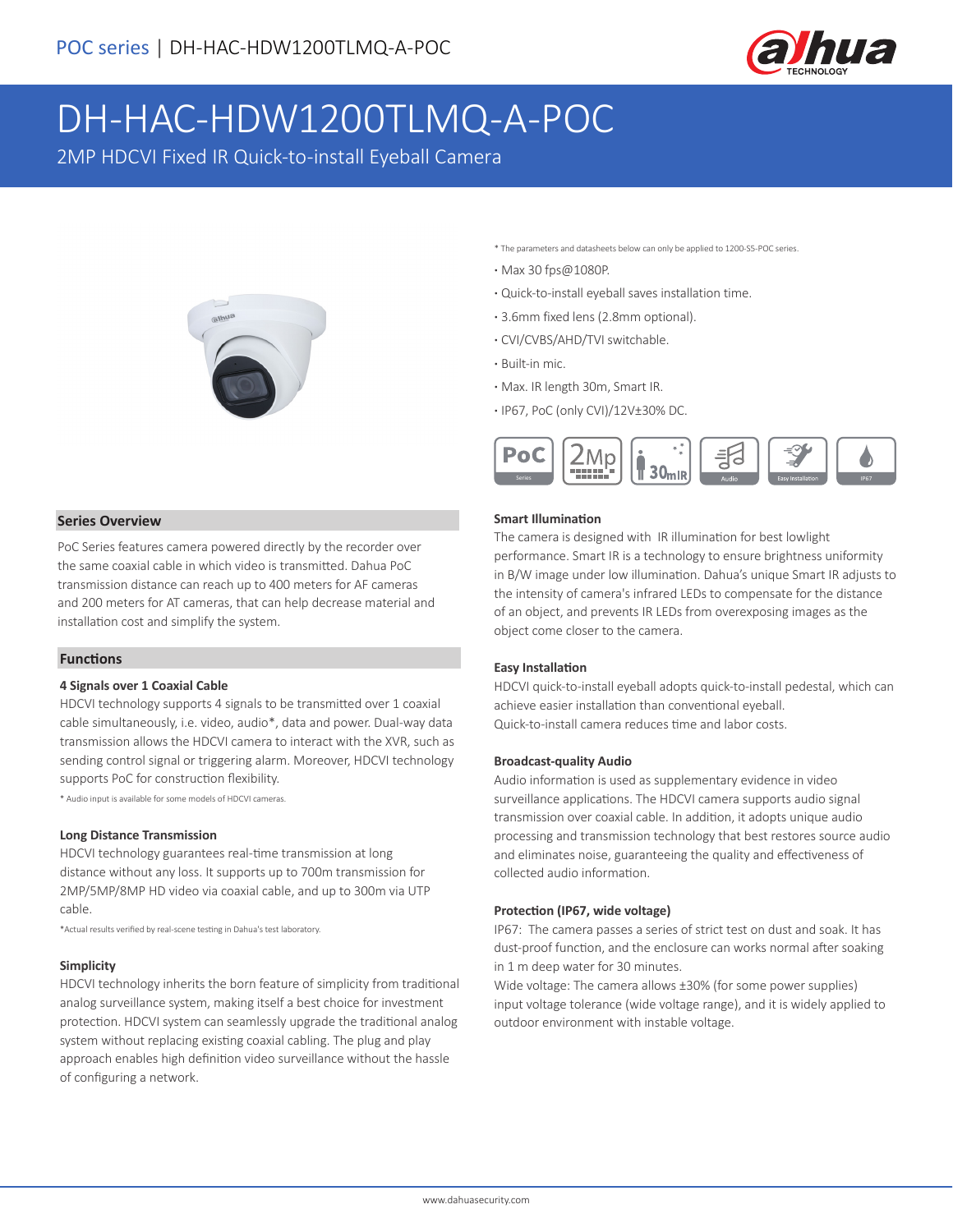# POC series | DH-HAC-HDW1200TLMQ-A-POC

Smart IR Yes

| <b>Technical Specification</b>  |                                                                                                                                                                          | Mirror                       | Off/On                                                                                 |
|---------------------------------|--------------------------------------------------------------------------------------------------------------------------------------------------------------------------|------------------------------|----------------------------------------------------------------------------------------|
| Camera                          |                                                                                                                                                                          | <b>Privacy Masking</b>       | Off/On (8 area, rectangle)                                                             |
| Image Sensor                    | 2MP CMOS                                                                                                                                                                 | Certifications               |                                                                                        |
| Max. Resolution                 | 1920 (H) × 1080 (V)                                                                                                                                                      | Certifications               | CE (EN55032, EN55024, EN50130-4)<br>FCC (CFR 47 FCC Part 15 subpartB, ANSI C63.4-2014) |
| Pixel                           | 2MP                                                                                                                                                                      |                              | UL (UL60950-1+CAN/CSA C22.2 No.60950-1)                                                |
| <b>Scanning System</b>          | Progressive                                                                                                                                                              | Port                         |                                                                                        |
| <b>Electronic Shutter Speed</b> | PAL: 1/25 s-1/100000 s<br>NTSC: 1/30 s-1/100000 s                                                                                                                        | Video Output                 | Video output choices of CVI/TVI/AHD/CVBS by one BNC<br>port                            |
| S/N Ratio                       | >65 dB                                                                                                                                                                   | Audio Input                  | One channel built-in mic                                                               |
| Min. Illumination               | 0.02Lux/F1.9, 30IRE, OLux IR on                                                                                                                                          | Power                        |                                                                                        |
| <b>Illumination Distance</b>    | 30m (98.4 ft)                                                                                                                                                            | Power Supply                 | POC (only CVI)/12V±30% DC                                                              |
| Illuminator On/Off Control      | Auto; manual                                                                                                                                                             | Power Consumption            | Max 2.9W (12V DC, IR on); POC (AF)                                                     |
| <b>Illuminator Number</b>       | 1 (IR light)                                                                                                                                                             | Environment                  |                                                                                        |
| Pan/Tilt/Rotation Range         | Pan: 0°-360°<br>Tilt: 0°-78°                                                                                                                                             | <b>Operating Temperature</b> | $-40^{\circ}$ C to +60°C (-40°F to 140°F);< 95%<br>(non-condensation)                  |
| Lens                            | Rotation: 0°-360°                                                                                                                                                        | Storage Temperature          | -40°C to +60°C (-40°F to 140°F);< 95%<br>(non-condensation)                            |
| Lens Type                       | Fixed lens                                                                                                                                                               | <b>Protection Grade</b>      | <b>IP67</b>                                                                            |
| Mount Type                      | M12                                                                                                                                                                      | Structure                    |                                                                                        |
| Focal Length                    | 2.8mm; 3.6mm                                                                                                                                                             | Casing                       | Metal dome+metal cover+plastic decorative ring                                         |
| Max. Aperture                   | F1.9                                                                                                                                                                     | <b>Camera Dimensions</b>     | $\phi$ 109.9 mm × 88.1 mm ( $\phi$ 4.33" × 3.47")                                      |
| Field of View                   | 2.8mm:D:119°, H:101°, V:54°                                                                                                                                              | Net Weight                   | 0.35 Kg (0.8 lb)                                                                       |
|                                 | 3.6mm:D:100°; H:84°;V:45°                                                                                                                                                | Gross Weight                 | 0.46 Kg (1.0 lb)                                                                       |
| Iris Type                       | Fixed iris                                                                                                                                                               |                              |                                                                                        |
| Close Focus Distance            | 2.8mm:0.5m(1.6 ft)<br>3.6mm:0.8m(2.6 ft)                                                                                                                                 |                              |                                                                                        |
| <b>DORI Distance</b>            | 2.8mm: D: 38.6m(126.6 ft); O: 15.4m(50.5 ft); R:<br>7.7m(25.3 ft); I: 3.9m(12.8 ft)<br>3.6mm: D: 49.7m(163.1 ft); O: 19.9m(65.3 ft); R:<br>9.9m(32.5 ft); I: 5m(16.4 ft) |                              |                                                                                        |
| Video                           |                                                                                                                                                                          |                              |                                                                                        |
| Frame Rate                      | CVI:<br>1080P@25/30fps;<br>720P@25/30fps;<br>AHD:<br>1080P@25/30fps;<br>720P@25/30fps;<br>TVI:<br>1080P@25/30fps;<br>720P@25/30fps;<br>CVBS: 960H                        |                              |                                                                                        |
| Resolution                      | 1080P (1920×1080); 720P (1280×720); 960H (960×<br>576/960×480)                                                                                                           |                              |                                                                                        |
| Day/Night                       | Auto switch by ICR                                                                                                                                                       |                              |                                                                                        |
| <b>BLC</b>                      | BLC/DWDR/HLC                                                                                                                                                             |                              |                                                                                        |
| White Balance                   | Auto/Area WB                                                                                                                                                             |                              |                                                                                        |
| Gain Control                    | Auto; manual                                                                                                                                                             |                              |                                                                                        |
| Noise Reduction                 | 2D NR                                                                                                                                                                    |                              |                                                                                        |